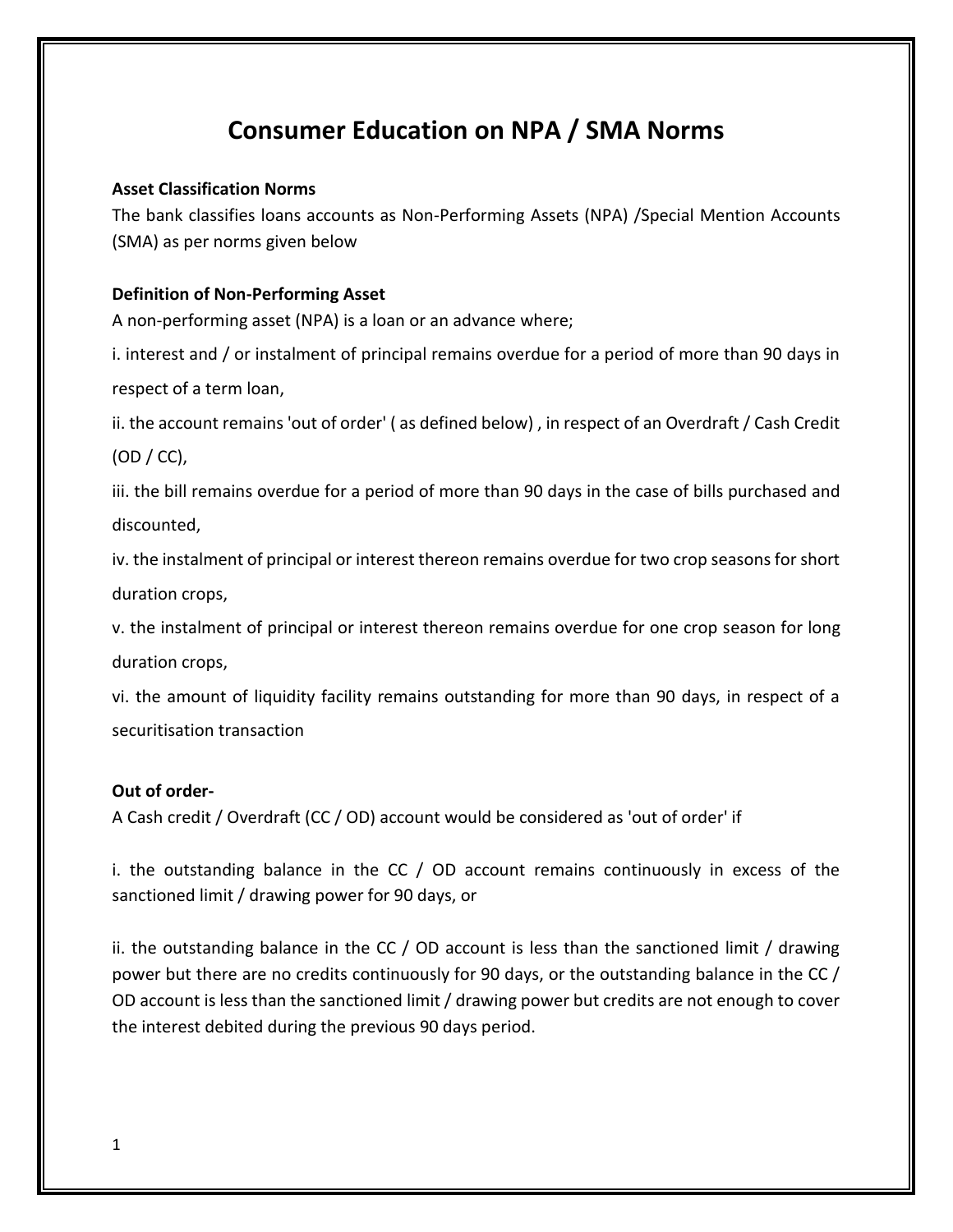# **NPA classification on account of non-renewal of CC/OD limits/ non-submission of stock statements**

The bank also classifies a CC/OD account as NPA if limits are not renewed within 180 days from the due date.

Stock statements relied upon by the bank for determining drawing power should not be older than three months. The outstanding in the account based on drawing power calculated from stock statements older than three months would be deemed as irregular and such an account will be classified as NPA after 90 days from the date of irregularity.

# **Credit Card Accounts**

A credit card account will be treated as NPA if the minimum amount due, as mentioned in the statement, is not paid fully within 90 days from the payment due date mentioned in the statement.

# **Advances against Term Deposits, NSCs, KVPs/IVPs**

Advances against term deposits, NSCs eligible for surrender, IVPs, KVPs and life policies will not be treated as NPAs only if stipulated margin is maintained in the accounts. However, advances against gold ornaments, government securities and all other securities are not covered by this exemption.

#### **Project loans**

DCCO shall be documented in the appraisal note by the bank during sanction of the loan. Bank may restructure project loans and retain the "Standard" Asset Classification, by way of revision of DCCO without classifying the account as NPA, subject to regulatory guidelines. A project loan would be classified as NPA as per record of recovery (90 days overdue) or if project has not commenced operations by stipulated DCCO / deferred DCCO or DCCO is extended beyond the regulatory permissible periods or DCCO extensions are not as per regulatory conditions.

#### **Overdue**

Any amount due to the bank under any credit facility is 'overdue' if it is not paid on the due date fixed by the bank.

# **Special Mention Account (SMA)**

An account/ facility would be classified as Special Mention Account (SMA) category if the amount due and payable to bank is not paid by borrower on due date. Basis aging of overdues, the bank reports the borrowers under following categories of SMA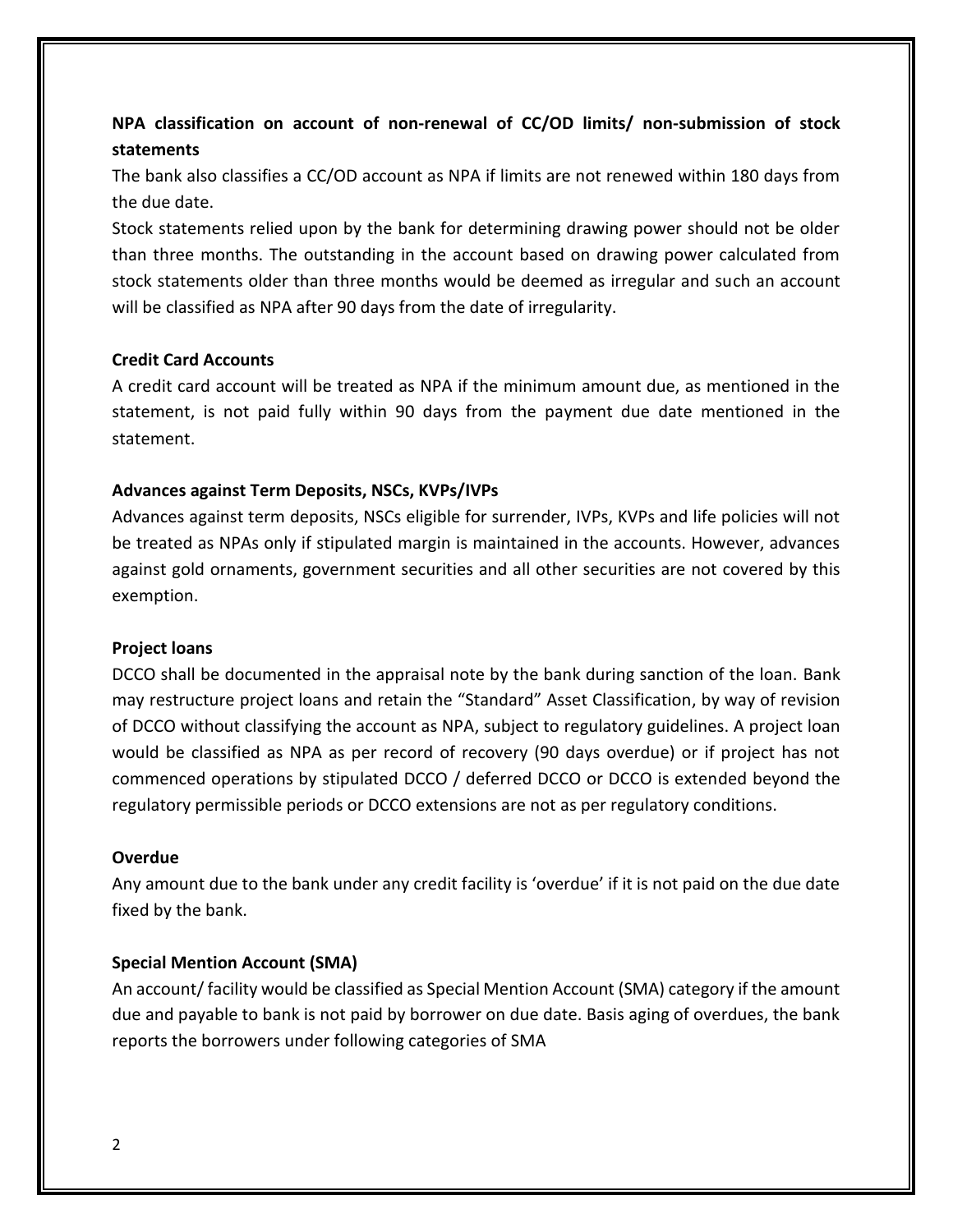| Loans other than revolving facilities |                              | Loans in the nature of revolving<br>facilities like cash credit/overdraft |                               |
|---------------------------------------|------------------------------|---------------------------------------------------------------------------|-------------------------------|
| SMA Sub-                              | Basis for classification $-$ | SMA Sub-                                                                  | Basis for classification $-$  |
| categories                            | Principal or interest        | categories                                                                | Outstanding balance remains   |
|                                       | payment or any other         |                                                                           | continuously in excess of the |
|                                       | amount wholly or partly      |                                                                           | sanctioned limit or drawing   |
|                                       | overdue                      |                                                                           | power, whichever is lower,    |
|                                       |                              |                                                                           | for a period of:              |
| SMA-0                                 | Upto 30 days                 |                                                                           |                               |
| $SMA-1$                               | More than 30 days and        | $SMA-1$                                                                   | More than 30 days and upto    |
|                                       | upto 60 days                 |                                                                           | 60 days                       |
| $SMA-2$                               | More than 60 days and        | $SMA-2$                                                                   | More than 60 days and upto    |
|                                       | upto 90 days                 |                                                                           | 90 days                       |

The bank flag the borrower accounts as overdue as part of day-end processes for the due date, irrespective of the time of running such process. Similarly, classification of borrower accounts as SMA as well as NPA will be done as part of day-end process for the relevant date and the SMA or NPA classification date will be the calendar date for which the day end process is run. In other words, the date of SMA / NPA will reflect the asset classification status of an account at the dayend of that calendar date.

# **Examples for SMA/NPA**

# **Term loans**

If due date of a loan account is March 31, 2021, and full dues are not received by the bank before day-end of March 31, 2021, the account will be considered as overdue with reference to due date and will be tagged as SMA 0. If account continues to remain overdue and all dues are not regularized by April 30, 2021, then account gets tagged as SMA-1 as on April 30, 2021 i.e. upon completion of 30 days of being continuously overdue. If the account continues to remain overdue, account gets tagged as SMA-2 as of May 30, 2021, and if continues to remain overdue further, accounts gets classified as NPA at day end on June 29, 2021.

# **CC/OD/DLOD accounts**:

(i) In a CC or OD or DLOD account, if outstanding balance remains continuously in excess of the sanctioned limit or drawing power, whichever is lower, for a period of more than 30 days -say from March 31, 2021, the account gets tagged as SMA 1 as of April 30, 2021 i.e. upon completion